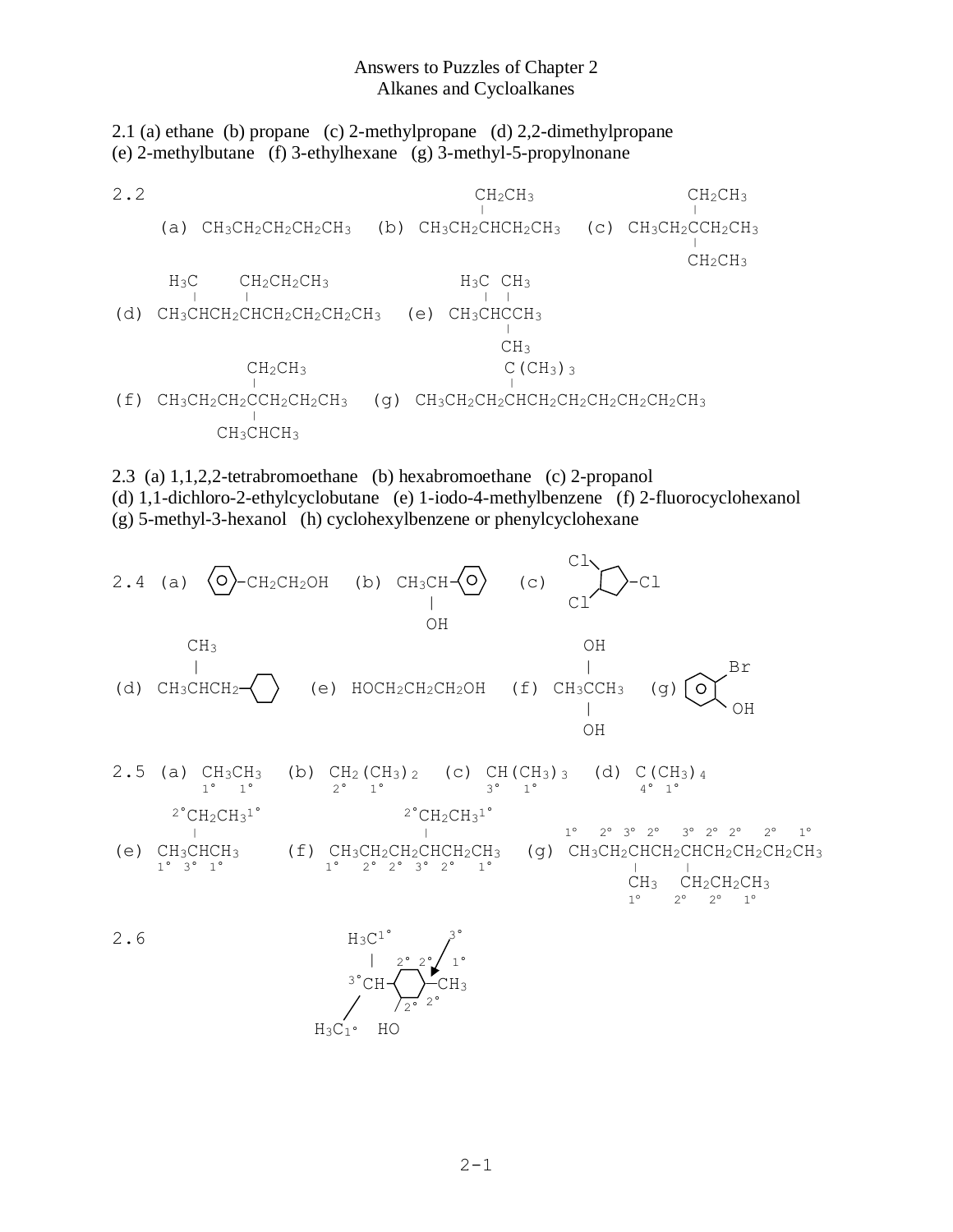

(b) no; different chemicals have different chemical, physical, and biological properties.

2.10 (a)  $C_9H_{11}BrO$  (b) 4 rings  $& \pi$  bonds (c) yes



For nonpolar hydrocarbons, bp increases with surface area and this is the order for surface area.

(b) in mp:  $\land\land\quad \land\quad \land\quad \land\quad \land\quad$  $-130^{\circ}$ C  $-51^{\circ}$ C  $-33^{\circ}$ C

mp increases with surface area & with symmetry, and 3,3-diethylpentane has spherical symmetry.

2.12 (a) octane (b) 2,2,4-trimethylpentane because it has less surface area (c) e.g., hexane



(b) The stablest form has about  $2 \times 14 = 28$  kJ/mol less enthalpy because it's fully staggered.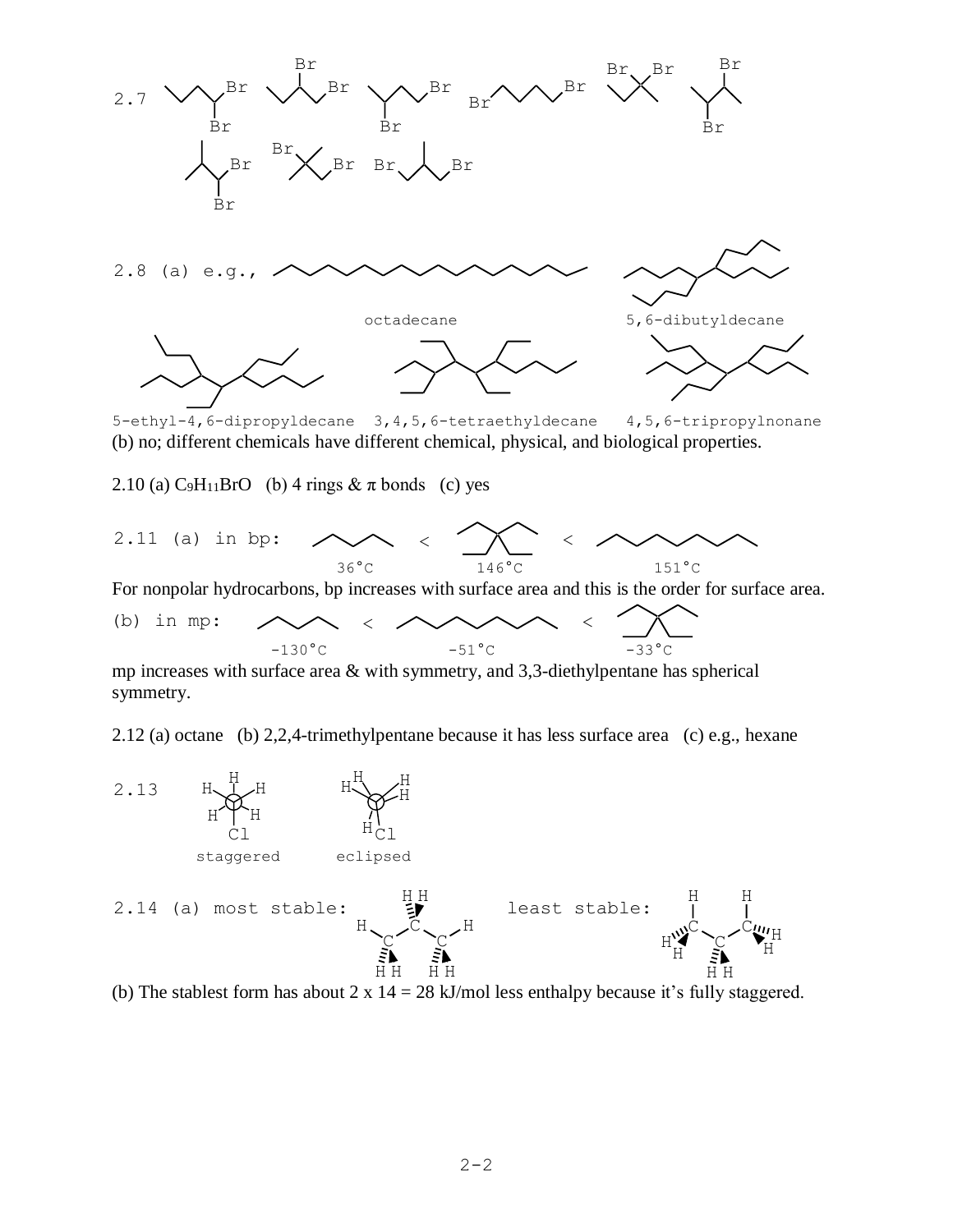

2.17 Chloromethane is more reactive because its C-Cl bond is polar with partial charges.

2.18 (a)  $5981 \text{ kJ} - (658.3 \text{ kJ} \times 9) = 56 \text{ kJ/mol ring strain.}$ (b) Cyclononane's ring strain of  $56/9 = 6.2$  kJ/mol of CH<sub>2</sub> exceeds cyclooctane's ring strain of 5.8 kJ/mol of CH2.

2.19 (a) cyclopentane > cycloheptane > cyclohexane (b) cycloheptane > cyclohexane > cyclopentane

2.20 (a) Models show that the strained ring pulls the eclipsed C-H bonds farther apart so that they repel each other less.

(b) Likewise, the ring forces the eclipsed C-C bonds closer together so that they join at a common carbon and repel each other more.

2.21 Use a model.

2.22 Methylcyclopropane emits more heat because with the same molecular formula, they yield the same amounts of the same products, but methylcyclopropane has more ring strain to release.

2.23 Plane puckering increases bond bending. So excessive plane puckering will bend bonds too far and destabilize cyclopentane.

2.24 The five-membered ring is more likely because it has less ring strain and is stabler.

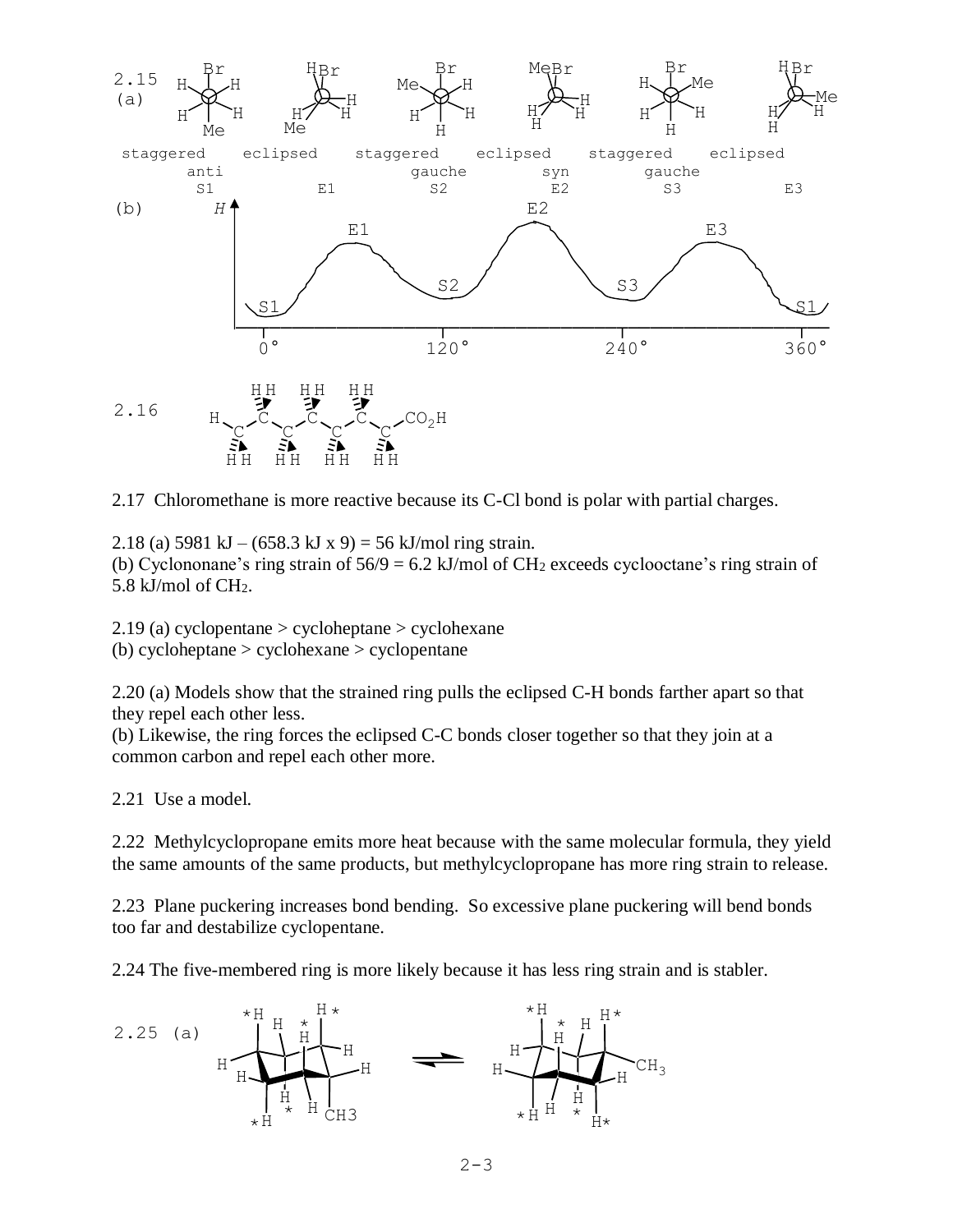(b) Axial Hs are starred; all other Hs are equatorial

2.26 (a) 
$$
Me_3C
$$
  $H$   $H$   $+$  (b)  $H$   $CH_3$   $H$   $CH_3$ 

(c) The first is stabler because its larger substituent is equatorial, avoiding axial gauche repulsions.

$$
2.27 \text{ (a)} \text{ HOD} \begin{picture}(1,0) \put(0,0) \put(0,0) \put(0,0) \put(0,0) \put(0,0) \put(0,0) \put(0,0) \put(0,0) \put(0,0) \put(0,0) \put(0,0) \put(0,0) \put(0,0) \put(0,0) \put(0,0) \put(0,0) \put(0,0) \put(0,0) \put(0,0) \put(0,0) \put(0,0) \put(0,0) \put(0,0) \put(0,0) \put(0,0) \put(0,0) \put(0,0) \put(0,0) \put(0,0) \put(0,0) \put(0,0) \put(0,0) \put(0,0) \put(0,0) \put(0,0) \put(0,0) \put(0,0) \put(0,0) \put(0,0) \put(0,0) \put(0,0) \put(0,0) \put(0,0) \put(0,0) \put(0,0) \put(0,0) \put(0,0) \put(0,0) \put(0,0) \put(0,0) \put(0,0) \put(0,0) \put(0,0) \put(0,0) \put(0,0) \put(0,0) \put(0,0) \put(0,0) \put(0,0) \put(0,0) \put(0,0) \put(0,0) \put(0,0) \put(0,0) \put(0,0) \put(0,0) \put(0,0) \put(0,0) \put(0,0) \put(0,0) \put(0,0) \put(0,0) \put(0,0) \put(0,0) \put(0,0) \put(0,0) \put(0,0) \put(0,0) \put(0,0) \put(0,0) \put(0,0) \put(0,0) \put(0,0) \put(0,0) \put(0,0) \put(0,0) \put(0,0) \put(0,0) \put(0,0) \put(0,0) \put(0,0) \put(0,0) \put(0,0) \put(0,0) \put(0,0) \put(0,0) \put(0,0) \put(0,0) \put(0,0) \put(0,0) \put(0,0) \put(0,0) \put(0,0) \put(0,0) \put(0,0
$$

(b) The second is stabler because it has fewer axial substituents.

2.28 (a) 3,3-diethylpentane (b) tetrachloromethane (c) 3-iodo-2-butanol (d) 1-bromo-3-isopropylcyclopentane

(e) 2,2,3-trifluoro-3-phenylbutane or 2,3,3-trifluoro-2-phenylbutane (f) 5-chloro-2,3 pentanediol

(g) 2-cyclopropylcyclopropanol (h) 1,4-dibromo-2-ethylbenzene

2.29 (a)  $3$ -methylpentane  $CH_3CH_2CHCH_2CH_3$ **CH<sub>3</sub>** (b)  $2$ -methyl-4-propylheptane  $CH_3CHCH_2CHCH_2CH_2CH_3$  $CH_3$   $CH_2CH_2CH_3$ (c) 3-bromo-2-chloropentane CH3-CHBr-CHCl-CH2CH<sup>3</sup> (d) 1,2-dibromopropane BrCH2-CHBr-CH<sup>3</sup> (e) 1,1-dichloroethane Cl2CH-CH3 (f) 2-fluoropropane CH3-CHF-CH<sup>3</sup> (g)  $1, 2, 3$ -tribromo-3-methylhexane  $CH_2-CH-CBr-CH_2CH_2CH_3$  Br Br CH<sup>3</sup> (h) 5-iodo-3-hexanol CH3CH2-CHOH-CH2-CHI-CH<sup>3</sup>  $\sim$ F (i) 1,2-difluorocyclopentane  $\Gamma$   $\Gamma$  $\overline{\phantom{a}}$  F (j) 1,3-difluorobenzene F-2.30 (a) infinite possibilities; e.g., 1°: CH3CH2Cl, chloroethane; 2°: (CH3)2CHBr, 2-bromopropane; 3°: (CH3)3CI, 2-iodo-2-methylpropane (b) infinite possibilities; e.g., 1°: CH3CH2OH, ethanol; 2°: (CH3)2CHOH, 2-propanol; 3°: (CH3)3COH, 2-methyl-2-propanol

(c) no: C can have at most 4 bonds.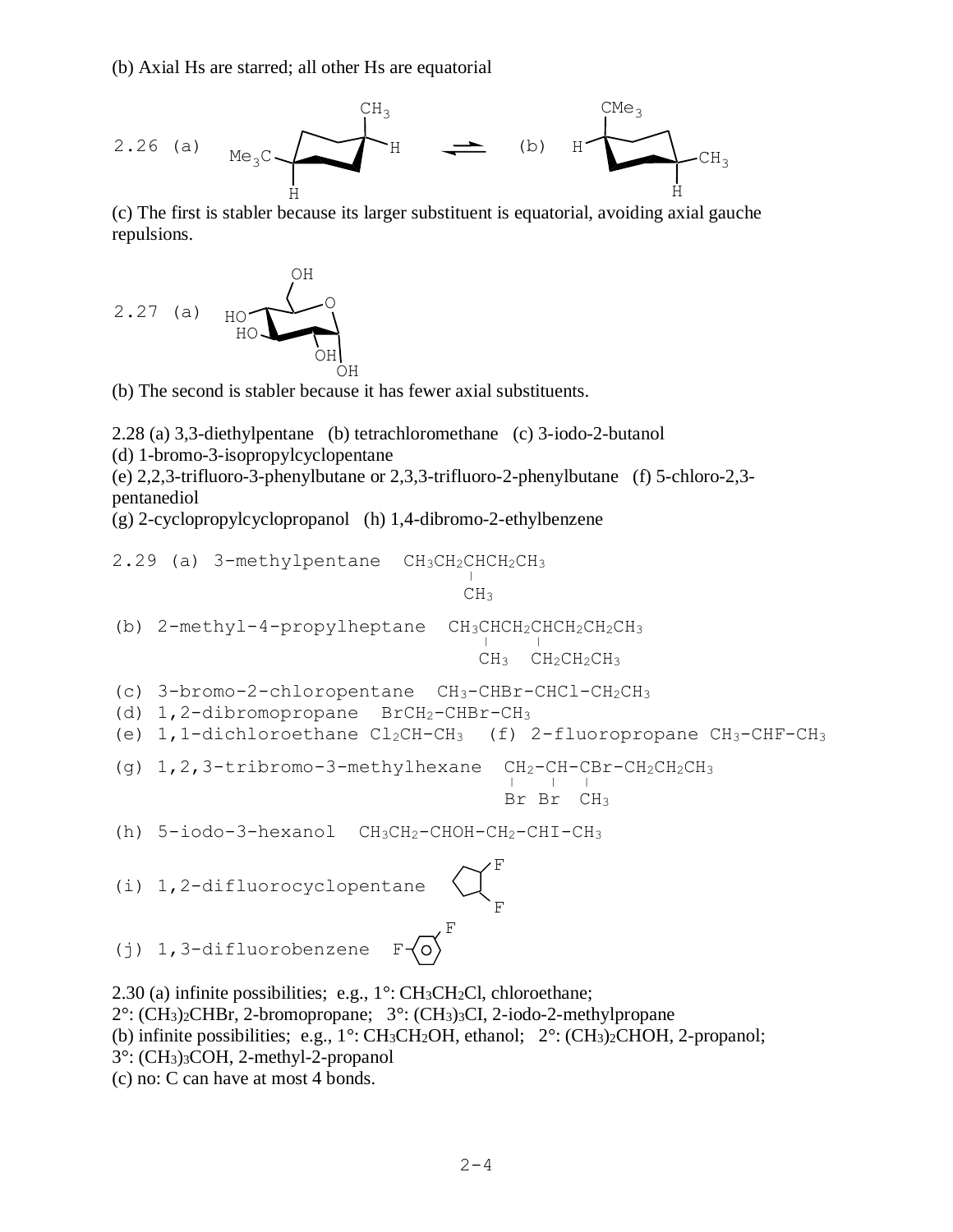

2.38 (a) partial charges (b) full charge (c) lone pair and partial charges (d) double bond (e) empty orbital on B (f) full charge, empty orbital on C

2.39 (a)  $+ 7.5 O_2 \longrightarrow 5 CO_2 + 5 H_2O$ + 7.5 O<sub>2</sub>  $\longrightarrow$  5 CO<sub>2</sub> + 5 H<sub>2</sub>O

(b) First combustion evolves more heat because it releases more ring strain.

2.40 As ring size  $\uparrow$ , ring strain  $\downarrow \&$  reactant enthalpy  $\downarrow \&$  reactant reactivity  $\downarrow$ .

2.41 The first molecule has more strain because its methyl groups are eclipsed.